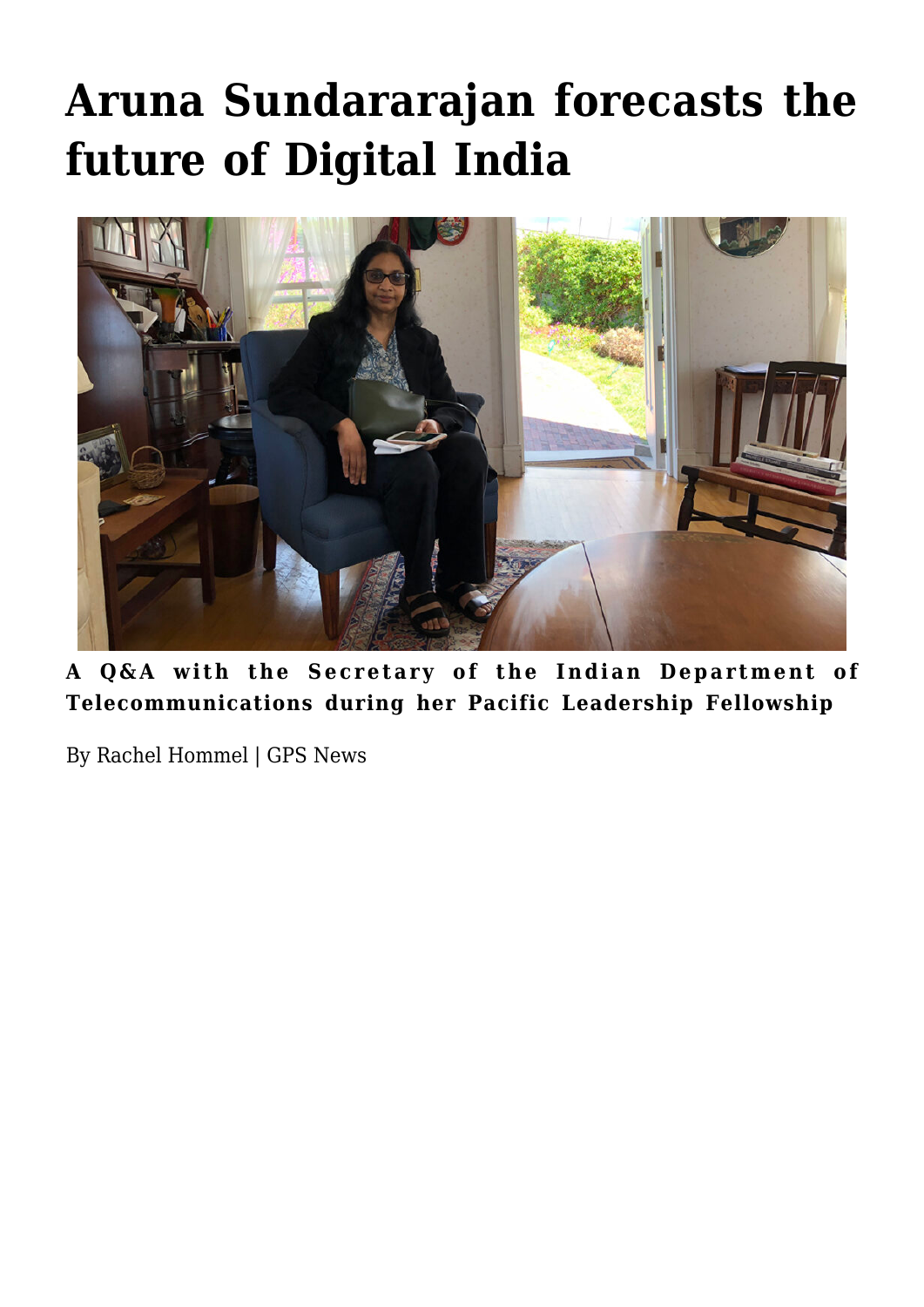

To date, we are in the most disruptive phrase of technology's evolution. Hoping to use digital technology to change society for the better, [Aruna Sundararajan](http://cgt.ucsd.edu/fellows/upcoming/sundararajan.html) is leading the vast expansion of India's telecommunications services. With over three decades of experience, she was eager to share her expertise at the Center on Global Transformation at the UC San Diego School of Global Policy and Strategy (GPS).

During her October [Pacific Leadership Fellowship \(PLF\)](http://cgt.ucsd.edu/fellows/index.html) residency, she visited San Diego's leading telecommunications hubs, including Qualcomm and Viasat, as well as delivered a public talk on "Digital India: Opportunities and Challenges" to a standing room only audience at the Ida and Cecil Green Faculty Club held on Oct. 3.

"The Indian telecommunications market is going through enormous consolidation," said Dean Peter Cowhey in welcoming her at the event. "Sundararajan is someone who has deep technical knowledge, good common sense and the willingness to deal with what is often the hottest regulatory disputes in the world."

Sundararajan discussed aspects of India's sharing economy and the public policy lessons that emerge from this engagement. With India having the largest Facebook and WhatsApp customer base, Sundararajan addressed the role of social media, the emergence of new digital leadership and the future of its regulation.

"Data and digital assets are going to be even more important than physical assets in the future," said Sundararajan. "It would be important to understand the concept of digital property and have institutional mechanisms to deal with the challenges this would raise."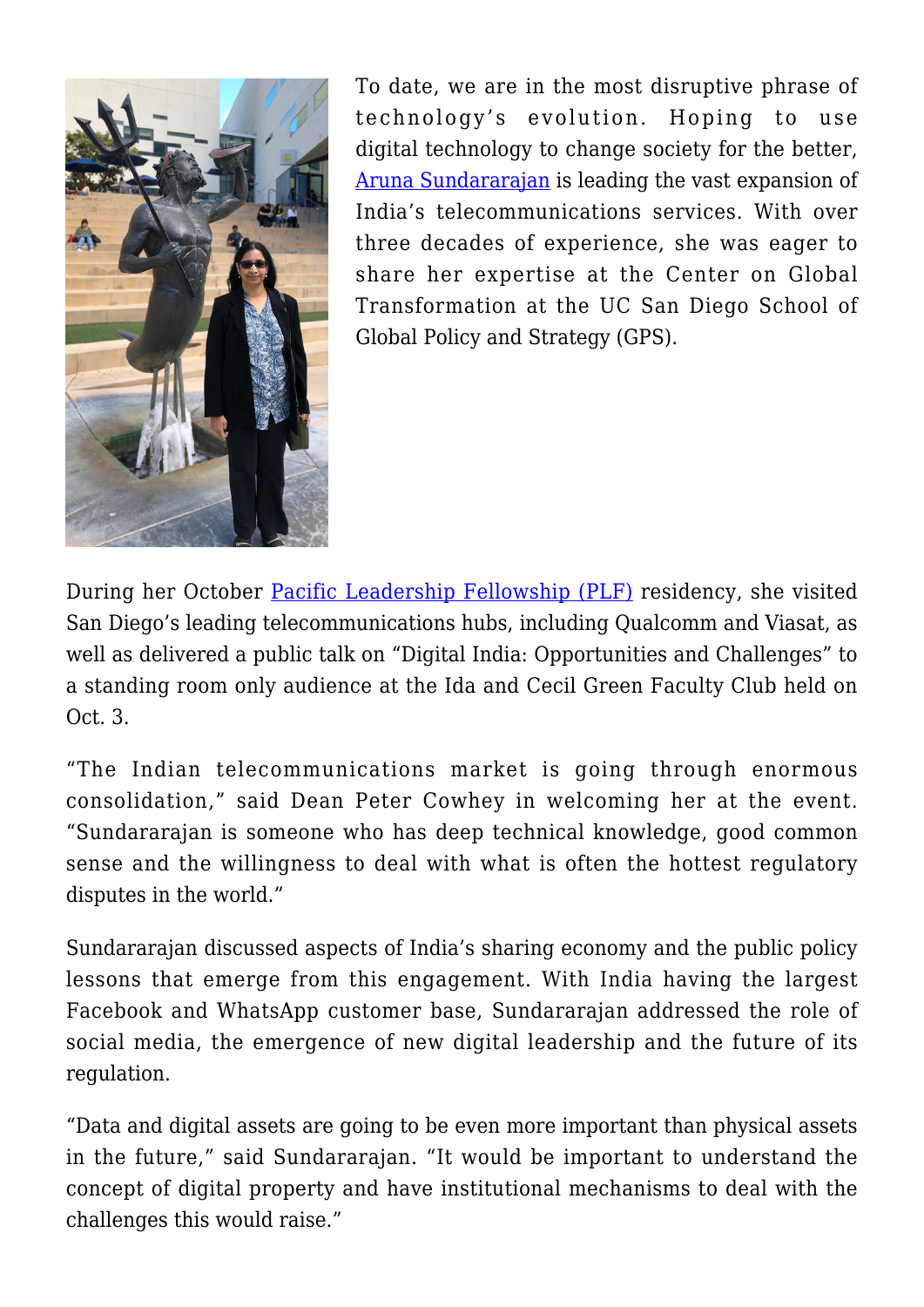Read below as Sundararajan shares her impressions about the fellowship, including how it inspired her own goals for India's ongoing technological transformation.

#### **What led you to GPS as a PLF Fellow and what has been your overall impression so far?**

AS: I've actually known Professor [Teevrat Garg](https://gps.ucsd.edu/faculty-directory/teevrat-garg.html) for a long time. I know his family, so I was excited to be invited. I really like the format of the program. It allows you to have a set of conversations that broadly touch on public policy, giving you different insights and therefore, time to reflect. It's something we hardly get to do in our busy official lives.

From conversations between neuroscience and public health professionals to experts that have shared the similarities and learning outcomes between Mexico, India and Brazil, I've been privy to a lot of cross-cultural insights. These kinds of free-flowing conversations are often the most meaningful and rewarding.

#### **During your residency, your focus will be on telecommunications, esolutions and SMART cities. What do you hope to learn at GPS and across campus?**

**AS:** The conversations I had at GPS have been extremely interesting, engaging and relevant. I enjoyed meeting Ricardo Tavares, who is working on SMART cities and Esolutions in Brazil. A lot of his work and experience is directly relevant to what I'm doing.



One very important visit for me was to Qualcomm. I am in charge of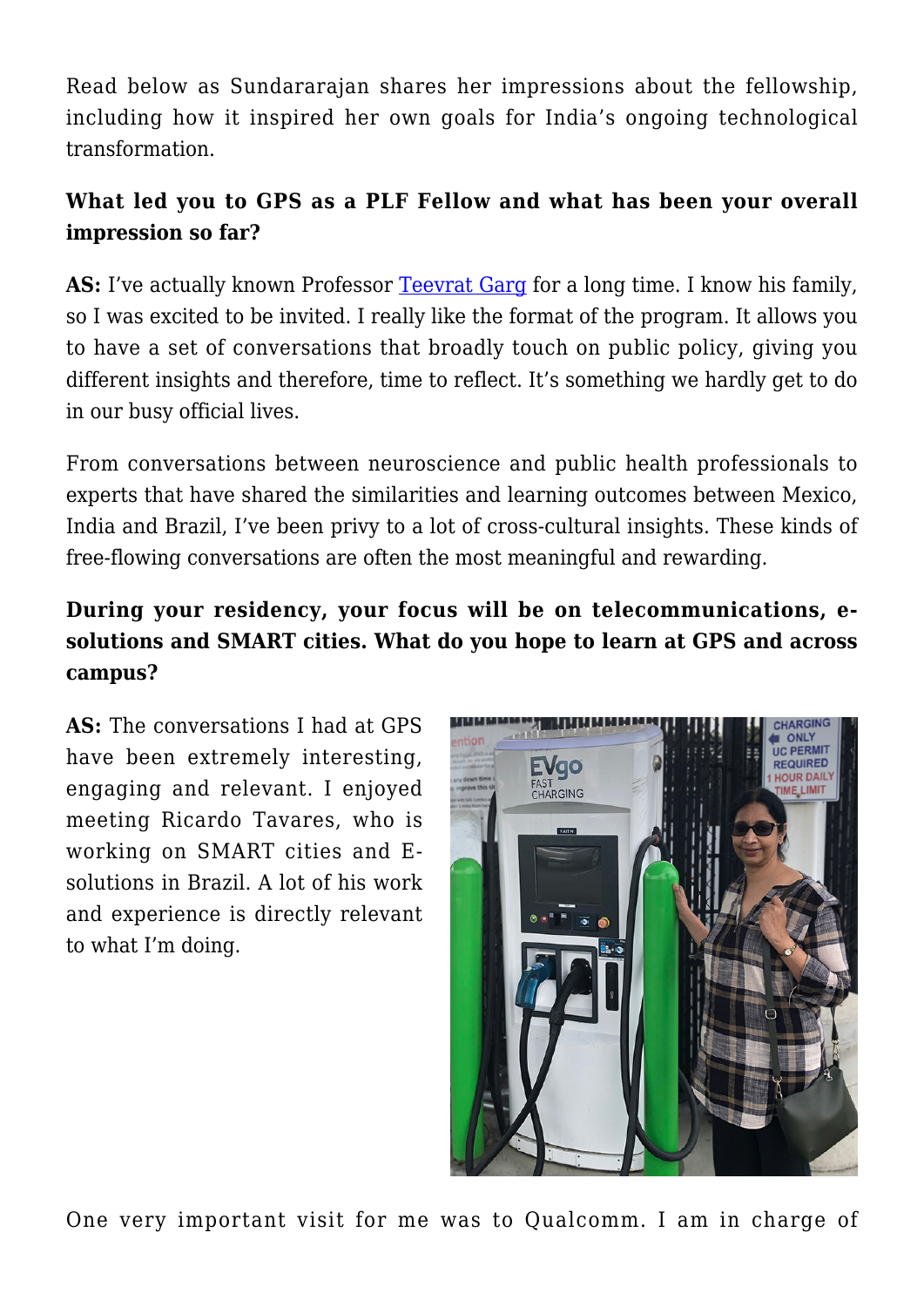telecommunications and Qualcomm is a global leader in wireless technologies. The Indian government is looking to see how we can work with Qualcomm to bring advanced communication technologies to India, such as 5G. To see the technological breakthroughs and frontier areas they are working on is hugely valuable.

### **For your talk, you will discuss aspects of India's ongoing technological transformation and the public policy lessons that emerge from this engagement. Where do you see this transformation headed?**

**AS:** With the rise of technology, governments are having to sit back and think much more about what kinds of technology we want, what kind of internet we want and what role do we want these to play in our lives. Looking to the past is not going to get us to the future. We have to manage this human-technology interface much more carefully and negotiate these spaces much more wisely.

Technology is like water – it just flows into every little crevice, its advance is relentless and it will fill up everything. We have to be careful, especially those of us who are in a position to shape public policy. India has much more at stake in digital technologies than any other country, simply because we have so many deficits in our infrastructure and services. Public policy will play a very key role, both in innovation and regulation.

## **As an expert and leader in telecommunications, what are the key public policies lessons we can learn and what role does social media play in the Digitization of India?**

**AS:** Social media is incredibly large in India. A lot of social interaction has moved to social media. It's really taking the place of media itself, and that might sound like an exaggeration but it's happening. People would rather form opinions that way. It's a big challenge. We have a much more vulnerable population with high levels of illiteracy and many believe everything they see.

The government is really taking a hard look at the role of social media. While it's a hugely positive force, we are beginning to ask the hard questions about how to protect citizens and what is the role of social media. We will have to work closely at both the global and local level, the latter with a much wider set of stakeholders to make sure we get it right.